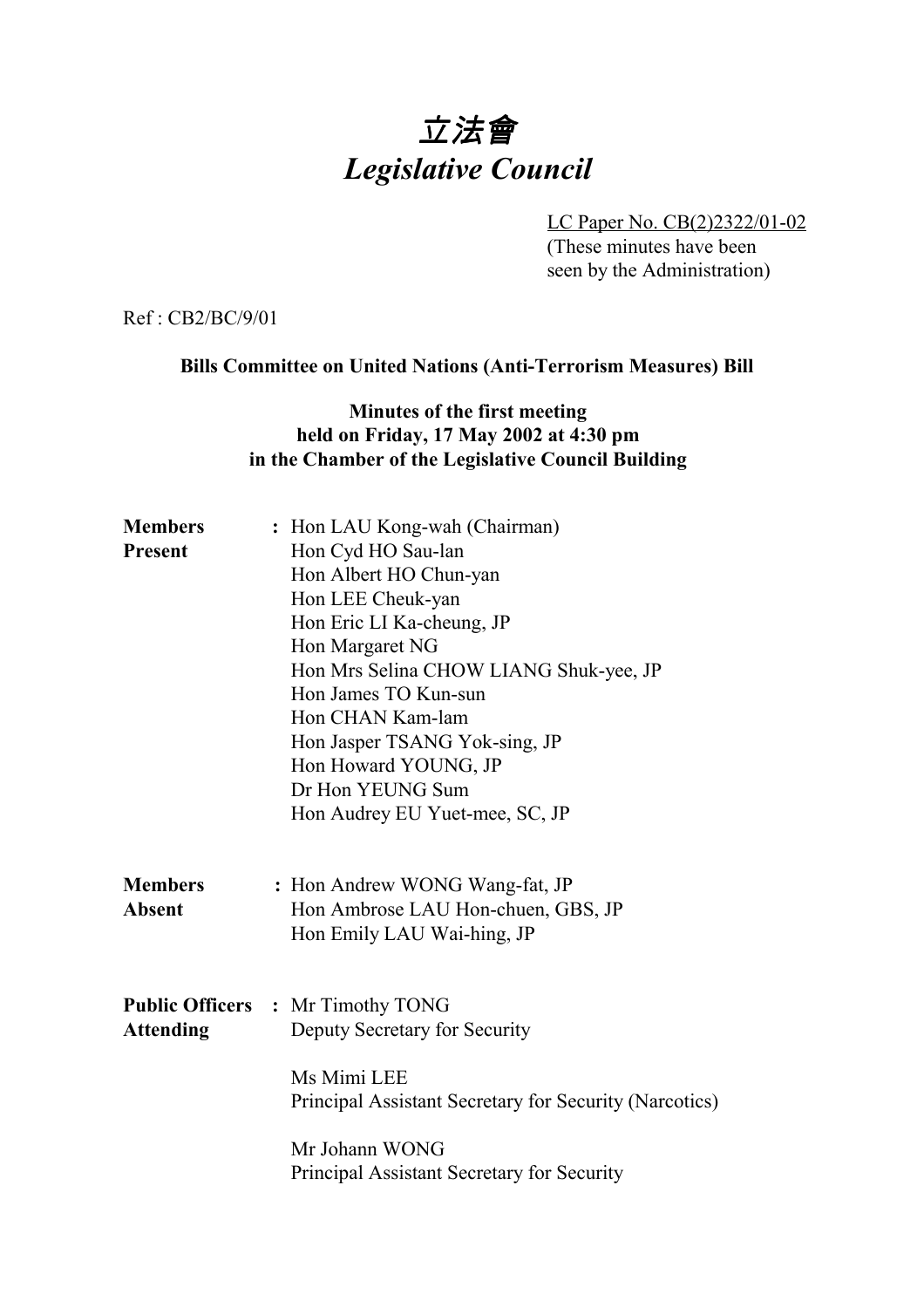|                                      | Mrs Wendy CHOI<br><b>Assistant Secretary for Security</b>                                                                  |
|--------------------------------------|----------------------------------------------------------------------------------------------------------------------------|
|                                      | Mr Geoffrey FOX<br>Senior Assistant Law Draftsman<br><b>Law Drafting Division</b>                                          |
|                                      | Mr John HUNTER<br><b>Deputy Principal Government Counsel</b><br>Treaties and Law Unit<br><b>International Law Division</b> |
|                                      | Mr Lawrence PENG<br>Senior Government Counsel<br><b>Law Drafting Division</b>                                              |
| <b>Clerk</b> in<br><b>Attendance</b> | : Ms Doris CHAN<br>Chief Assistant Secretary (2) 4                                                                         |
| <b>Staff</b> in<br><b>Attendance</b> | : Ms Bernice WONG<br>Assistant Legal Adviser 1                                                                             |
|                                      | Miss Mary SO<br>Senior Assistant Secretary (2) 8                                                                           |
|                                      | Ms Janet SHUM<br>Senior Assistant Secretary (2) 9                                                                          |

 $- 2 -$ 

## **I. Election of chairman**

Mr LAU Kong-wah was elected chairman of the Bills Committee.

# **II. Meeting with the Administration**

(LC Paper No. CB(2)1930/01-02(01))

2. The Bills Committee deliberated (**Annex**).

3. At the request of the Bills Committee, the Administration undertook to provide a response to the following issues raised by members at the meeting -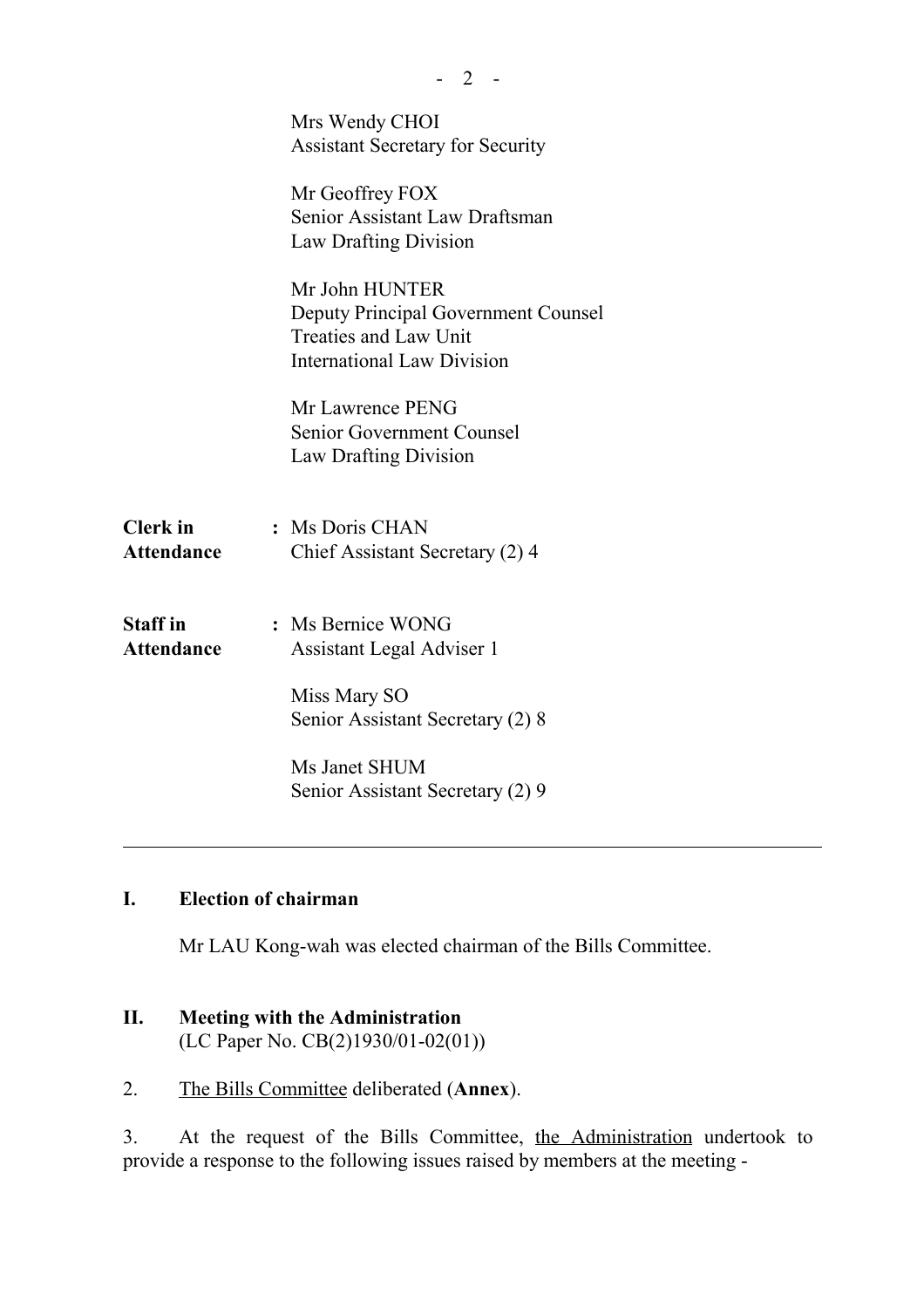- (a) To specify in the Bill that a person would have the right to claim damages from the Government in the event that his application to the court under clause 16 of the Bill to revoke the notice by the Chief Executive (CE) under clause 4 or the notice made by the Secretary for Security (S for S) clause 5 of the Bill had been successful;
- (b) To consider that CE should, before publishing by notice in the Gazette to specify a person or property was a terrorist, terrorist associate or terrorist property, first apply to the court for an injunction against a person or property whom/which CE had reasonable grounds to believe was a terrorist, terrorist associate or terrorist property and allow the person to apply to the court to set aside the injunction within a specified time. If the person concerned failed to apply to the court to set aside the injunction against himself within the specified time, CE could then proceed to publish by notice in the Gazette that the person or property was a terrorist, terrorist associate or terrorist property. In the meantime, S for S could issue notice to freeze the funds and property of the person concerned; and
- (c) To ascertain whether the definition of "terrorist act" referred to in clause 2(1) of the Bill would undermine an individual's civil and political rights.

### **III. Dates of next meetings**

4. Members agreed to hold the next nine meetings on the following dates to continue discussion on the Bill -

> 3 June 2002 at 8:30 am 5 June 2002 at 10:45 am 10 June 2002 at 2:30 pm 12 June 2002 at 8:30 am 14 June 2002 at 8:30 am 17 June 2002 at 2:30 pm 20 June 2002 at 8:30 am 25 June 2002 at 8:30 am 27 June 2002 at 8:30 am.

Members also agreed to invite deputations to give views on the Bill on 3 June 2002.

5. There being no other business, the meeting ended at 6:50 pm.

Council Business Division 2 Legislative Council Secretariat 17 June 2002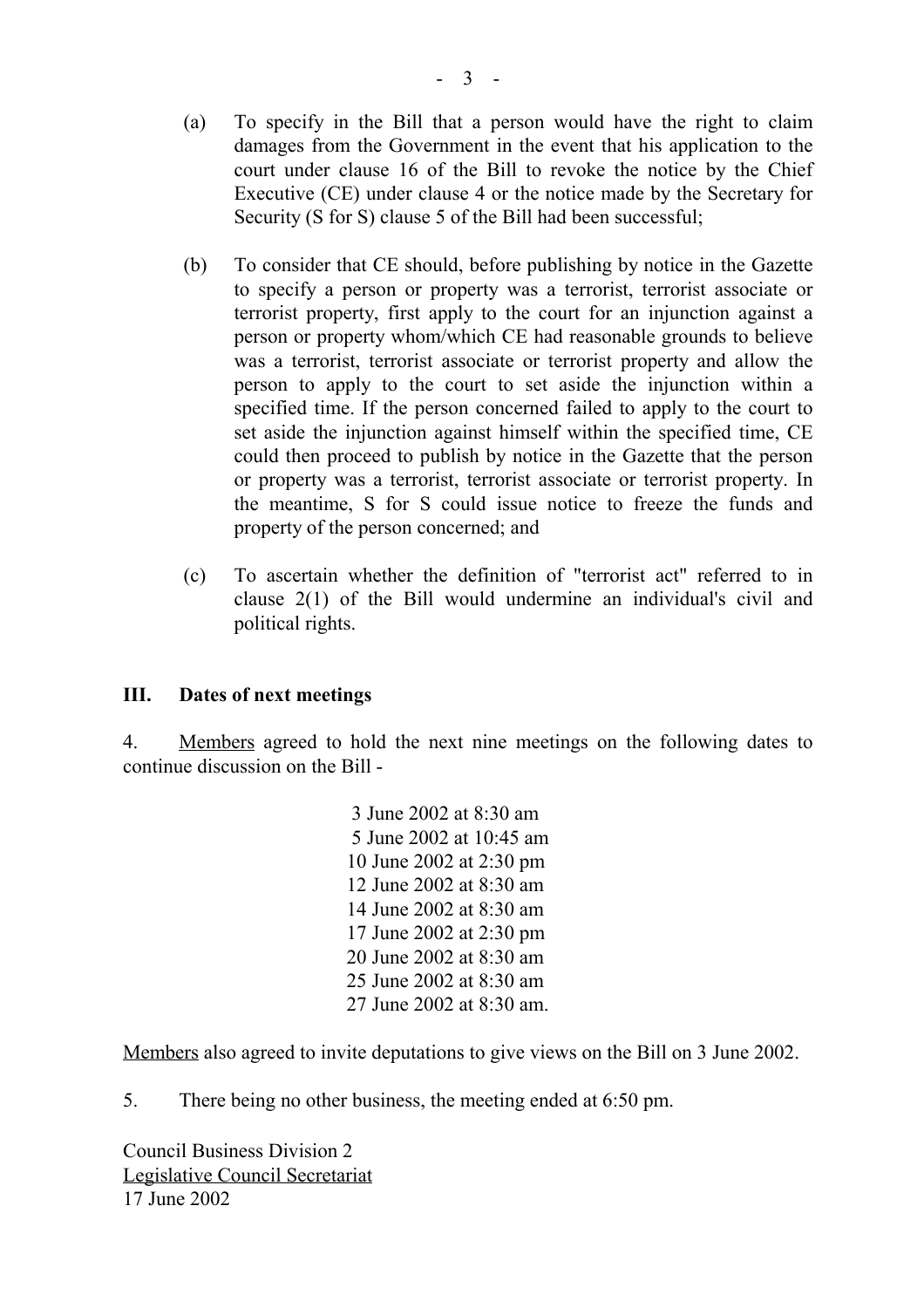### **Proceedings of the first meeting of the Bills Committee on United Nations (Anti-Terrorism Measures) Bill on Friday, 17 May 2002 at 4:30 pm in the Chamber of the Legislative Council Building**

| <b>Time</b> | <b>Speaker</b> | Subject(s)                                   | <b>Action</b> |
|-------------|----------------|----------------------------------------------|---------------|
|             |                |                                              | required      |
| $000000 -$  | Mr Eric LI     | Election of Chairman                         |               |
| 000940      |                |                                              |               |
| $000940 -$  | Chairman       | Welcoming remarks                            |               |
| 000943      |                |                                              |               |
| $000943 -$  | Administration | Briefed members on the major proposals       |               |
| 001942      |                | of the Bill                                  |               |
| $001942 -$  | Mr James TO    | Specification<br>of terrorist,<br>terrorist  |               |
| 002103      |                | associate or terrorist property should not   |               |
|             |                | be made administratively, but should be      |               |
|             |                | made by the court                            |               |
| $002103 -$  | Administration | Ditto                                        |               |
| 002258      |                |                                              |               |
| $002258 -$  | Mr James TO    | Reason for specification of terrorist,       |               |
| 002525      |                | terrorist associate or terrorist property to |               |
|             |                | be made administratively                     |               |
| $002525 -$  | Administration | Ditto                                        |               |
| 002616      |                |                                              |               |
| $002616 -$  | Mr James TO    | Ditto                                        |               |
| 002624      |                |                                              |               |
| $002624 -$  | Administration | Ditto                                        |               |
| 002630      |                |                                              |               |
| $002630 -$  | Mr James TO    | Ditto                                        |               |
| 002659      |                |                                              |               |
| $002659 -$  | Administration | Ditto                                        |               |
| 002758      |                |                                              |               |
| $002758 -$  | Chairman       | Ditto                                        |               |
| 002802      |                |                                              |               |
| $002802 -$  | Administration | Ditto                                        |               |
| 003004      |                |                                              |               |
| $003004 -$  | Mr James TO    | Ditto                                        |               |
| 003122      |                |                                              |               |
| $003122 -$  | Chairman       | Ditto                                        |               |
| 003132      |                |                                              |               |
| $003132 -$  | Mr James TO    | Ditto                                        |               |
| 003153      |                |                                              |               |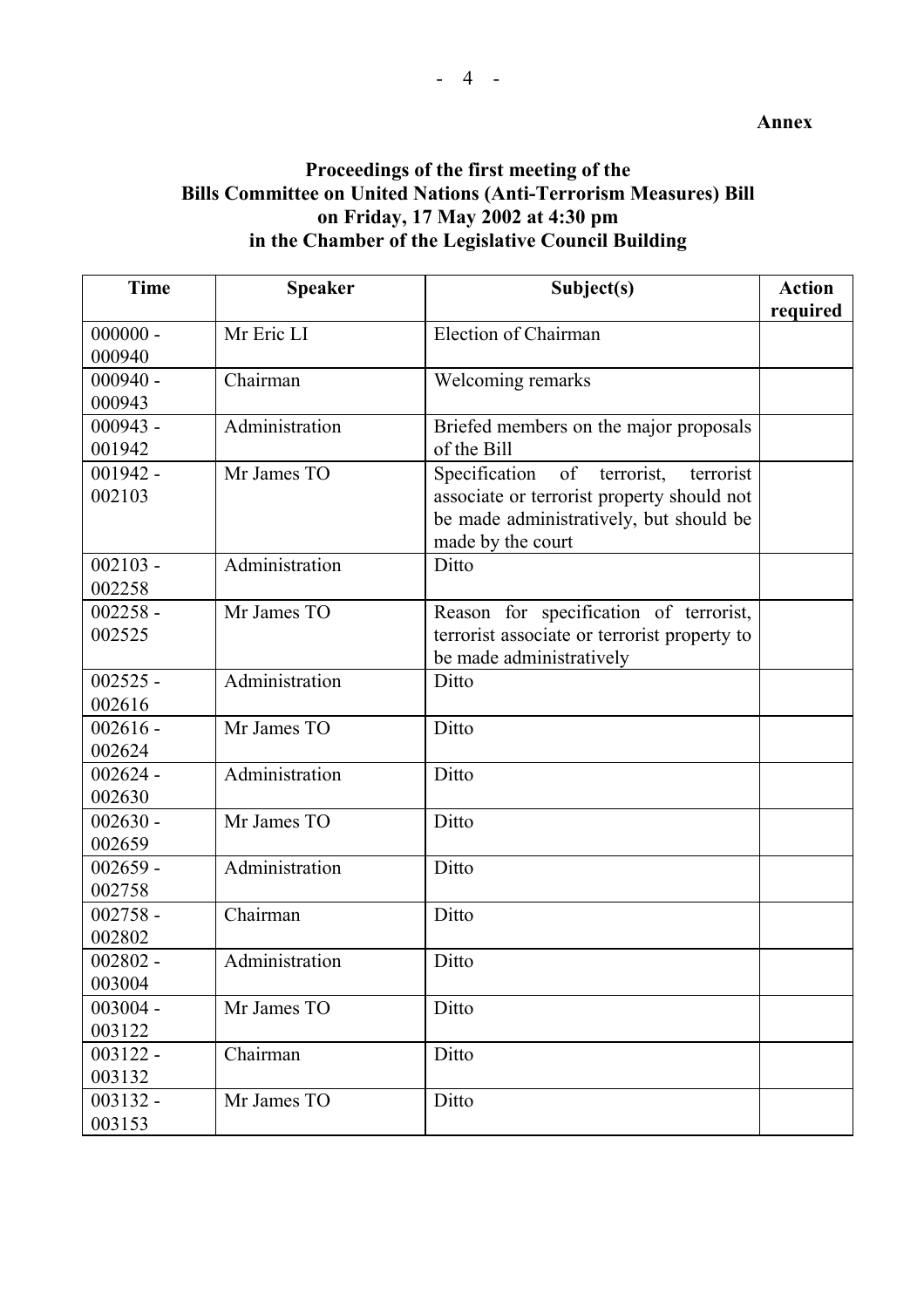| $003153 -$ | Administration | Ditto                                       |  |
|------------|----------------|---------------------------------------------|--|
| 003532     |                |                                             |  |
| $003532 -$ | Mr Albert HO   | The Chief Executive (CE) should,            |  |
| 003817     |                | before publishing by notice in the          |  |
|            |                | Gazette to specify a person or property     |  |
|            |                | was a terrorist, terrorist associate or     |  |
|            |                | terrorist property, first apply to the      |  |
|            |                | court for an injunction against a person    |  |
|            |                | or property whom/which CE had               |  |
|            |                | reasonable grounds to believe was a         |  |
|            |                | terrorist, terrorist associate or terrorist |  |
|            |                | property and allow the person to apply      |  |
|            |                | to the court to set aside the injunction    |  |
|            |                | within a specified time. If the person      |  |
|            |                | concerned failed to apply to the court      |  |
|            |                | to set aside the injunction against         |  |
|            |                | himself within the specified time, CE       |  |
|            |                | could then proceed to publish by notice     |  |
|            |                | in the Gazette that the person or           |  |
|            |                | property was a terrorist, terrorist         |  |
|            |                | associate or terrorist property. In the     |  |
|            |                |                                             |  |
|            |                | meantime, S for S could issue notice to     |  |
|            |                | freeze the funds and property of the        |  |
|            |                | person concerned.                           |  |
|            |                | A person should have the right to           |  |
|            |                | claim damages from the Government           |  |
|            |                | in the event that his application to        |  |
|            |                | apply to the court under clause 16 of       |  |
|            |                | the Bill to revoke the notice by CE         |  |
|            |                | under clause 4 or the notice made by        |  |
|            |                | the Secretary for Security (S for S)        |  |
|            |                | clause 5 of the Bill had been               |  |
|            |                | successful.                                 |  |
| $003817 -$ | Administration | Ditto                                       |  |
| 004133     |                |                                             |  |
| $004133 -$ | Mr Albert HO   | Ditto                                       |  |
| 004440     |                |                                             |  |
| $004440 -$ | Administration | Ditto                                       |  |
| 004833     |                |                                             |  |
| $004833 -$ | Mr Albert HO   | Ditto                                       |  |
| 004935     |                |                                             |  |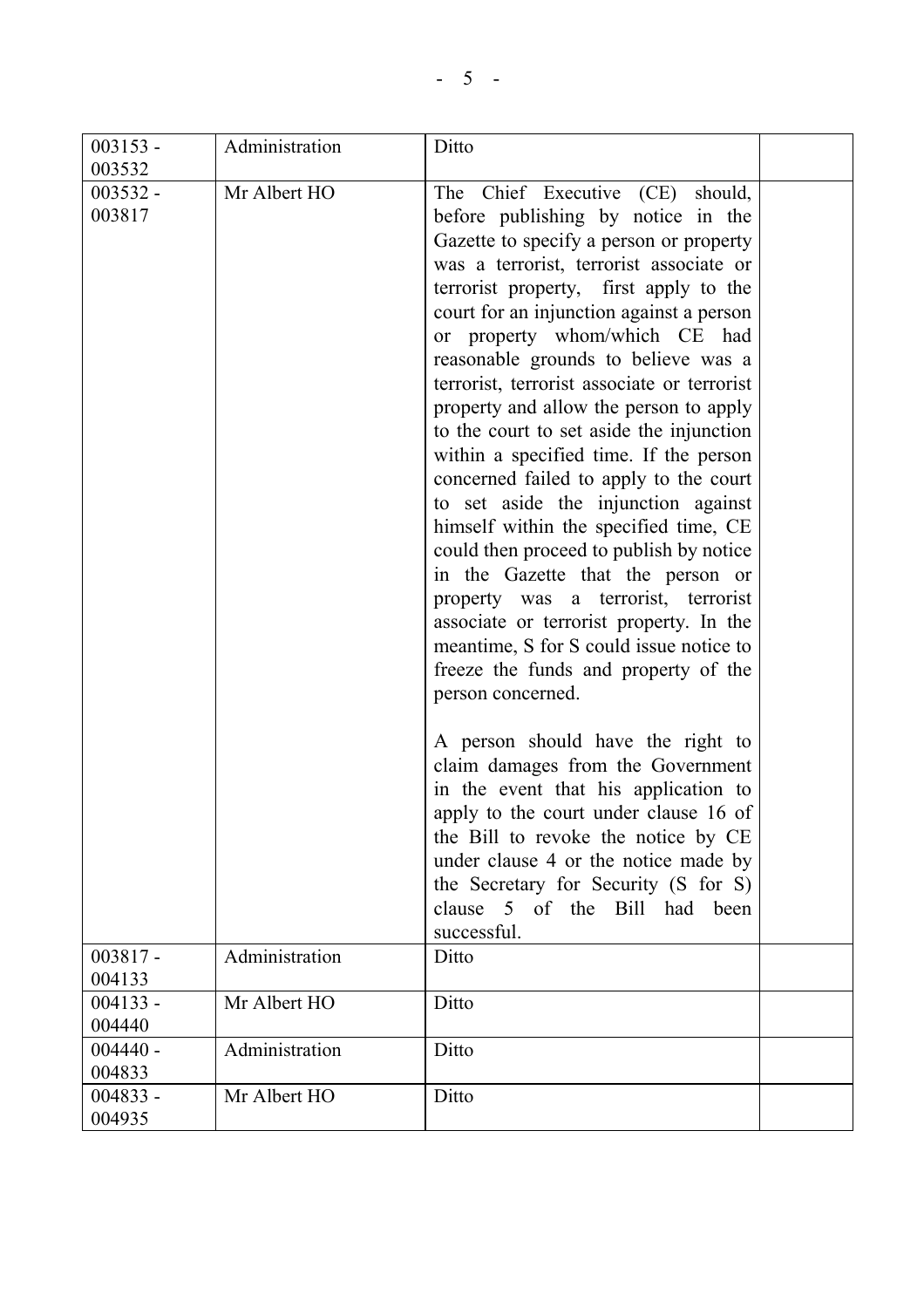| $004935 -$ | Administration   | The Administration agreed to consider        | ✓         |
|------------|------------------|----------------------------------------------|-----------|
| 005041     |                  | Mr HO's views                                | (Admin to |
|            |                  |                                              | provide a |
|            |                  |                                              | written   |
|            |                  |                                              | response) |
| $005041 -$ | Mrs Selina CHOW  | Shared Mr HO's views                         |           |
| 005053     |                  |                                              |           |
| $005053 -$ | Miss Margaret NG | Specification of a person or property        |           |
| 005538     |                  | was a terrorist, terrorist associate or      |           |
|            |                  | terrorist property should be made by         |           |
|            |                  | the court                                    |           |
| $005538 -$ | Administration   | Ditto                                        |           |
| 005836     |                  |                                              |           |
| $005836 -$ | Miss Margaret NG | Ditto                                        |           |
| 010120     |                  |                                              |           |
| $010120 -$ | Chairman         | Ditto                                        |           |
| 010139     |                  |                                              |           |
| $010139 -$ | Miss Margaret NG | Ditto                                        |           |
| 010234     |                  |                                              |           |
| $010234 -$ | Administration   | Ditto                                        |           |
| 010539     |                  |                                              |           |
| $010539 -$ | Chairman         | Ditto                                        |           |
| 010557     |                  |                                              |           |
| $010557 -$ | Administration   | Ditto                                        |           |
| 010853     |                  |                                              |           |
| $010853 -$ | Mrs Selina CHOW  | Echoed members' view and considered          |           |
| 011621     |                  | the definition of "terrorist act" referred   |           |
|            |                  | to in clause $2(1)$ of the Bill was too wide |           |
| $011621 -$ | Administration   | Reiterated the necessity to empower CE       |           |
| 012026     |                  | to specify a person or property was a        |           |
|            |                  | terrorist, terrorist associate or terrorist  |           |
|            |                  | property by notice in the Gazette            |           |
| $012026 -$ | <b>ALA</b>       | A paper on comparison of overseas anti-      |           |
| 012213     |                  | terrorism legislation on listing process     |           |
|            |                  | would be provided to members                 |           |
| $012213 -$ | Mr Eric LI       | Disclosure of knowledge or suspicion         |           |
| 012551     |                  | that property was terrorist property         |           |
| $012551 -$ | Administration   | Ditto                                        |           |
| 013029     |                  |                                              |           |
| $013029 -$ | Mr Eric LI       | Ditto                                        |           |
| 013145     |                  |                                              |           |
| $013145 -$ | Administration   | Ditto                                        |           |
| 013501     |                  |                                              |           |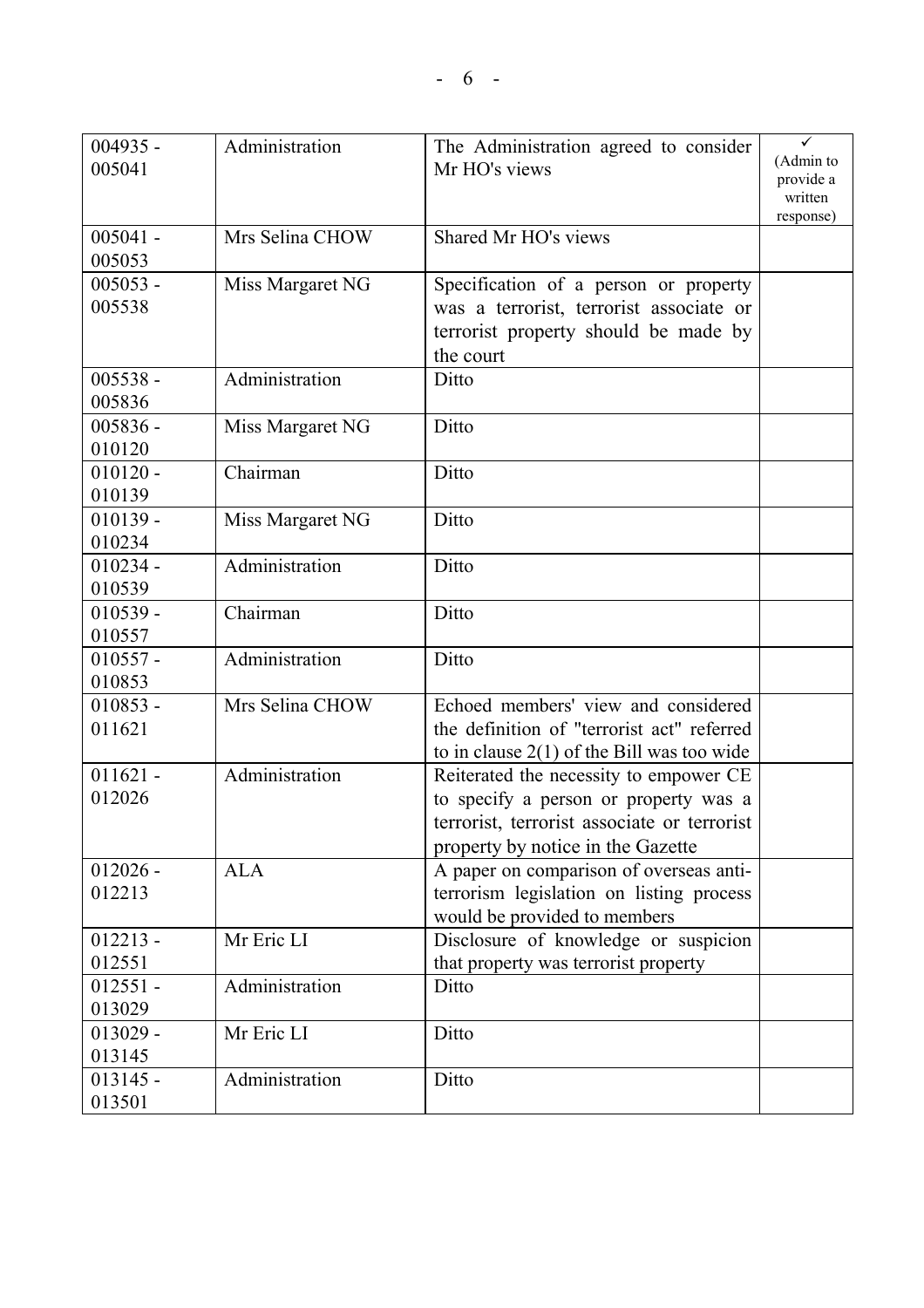| $013501 -$<br>013908 | Ms Audrey EU      | Relationship between clauses 4 and 5,<br>and the right of innocent people to take<br>back their funds frozen by S for S under |  |
|----------------------|-------------------|-------------------------------------------------------------------------------------------------------------------------------|--|
|                      |                   | clause 5                                                                                                                      |  |
| $013908 -$           | Chairman          | Ditto                                                                                                                         |  |
| 013913               |                   |                                                                                                                               |  |
| $013913 -$           | Administration    | Ditto                                                                                                                         |  |
| 014704               |                   |                                                                                                                               |  |
| $014704 -$           | Ms Audrey EU      | CE should disclose the reasons for                                                                                            |  |
| 015042               |                   | specifying that a person or property was                                                                                      |  |
|                      |                   | a terrorist, terrorist associate or terrorist                                                                                 |  |
|                      |                   | property                                                                                                                      |  |
| $015042 -$           | Administration    | Ditto                                                                                                                         |  |
| 015749               |                   |                                                                                                                               |  |
| $015749 -$           | Chairman,         | Reason for using "any person" referred                                                                                        |  |
| 020147               | Administration    | to in clause $5(1)$ of the Bill                                                                                               |  |
| $020147 -$           | <b>ALA</b>        | Drew members' attention that CE could                                                                                         |  |
| 020206               |                   | specify a person or property was a                                                                                            |  |
|                      |                   | terrorist, terrorist associate or terrorist                                                                                   |  |
|                      |                   | property if CE had reasonable grounds                                                                                         |  |
|                      |                   | to believe so, whereas S for S could                                                                                          |  |
|                      |                   | freeze funds held by any person if she                                                                                        |  |
|                      |                   | had reasonable grounds to suspect that                                                                                        |  |
| $020206 -$           |                   | such funds were terrorist property                                                                                            |  |
| 020253               | Ms Audrey EU      | What were the overseas legislation                                                                                            |  |
|                      |                   | enacted to implement United Nations<br>Security<br>Council<br>Resolution                                                      |  |
|                      |                   | $(UNSCR)$ 1373                                                                                                                |  |
| $020253 -$           | <b>ALA</b>        | Referred members to an analysis on                                                                                            |  |
| 020310               |                   | legislation<br>enacted<br>overseas<br>to                                                                                      |  |
|                      |                   | implement UNSCR 1373 prepared by                                                                                              |  |
|                      |                   | the Legal Services Division at the                                                                                            |  |
|                      |                   | request of the Panels on Security and                                                                                         |  |
|                      |                   | Administration of Justice and Legal                                                                                           |  |
|                      |                   | Services at their joint meeting held on                                                                                       |  |
|                      |                   | 30 November 2001                                                                                                              |  |
| $020310 -$           | Administration    | based<br>certain<br>Clause 5 was<br>on                                                                                        |  |
| 020418               |                   | provisions of the United Kingdom                                                                                              |  |
|                      |                   | Terrorism (United Nations Measures)                                                                                           |  |
|                      |                   | Order 2001                                                                                                                    |  |
| $020418 -$           | Miss Margaret NG, | Whether the power of S for S under                                                                                            |  |
| 020506               | Chairman          | clause 5 was greater than that of CE                                                                                          |  |
|                      |                   | under clause 4                                                                                                                |  |